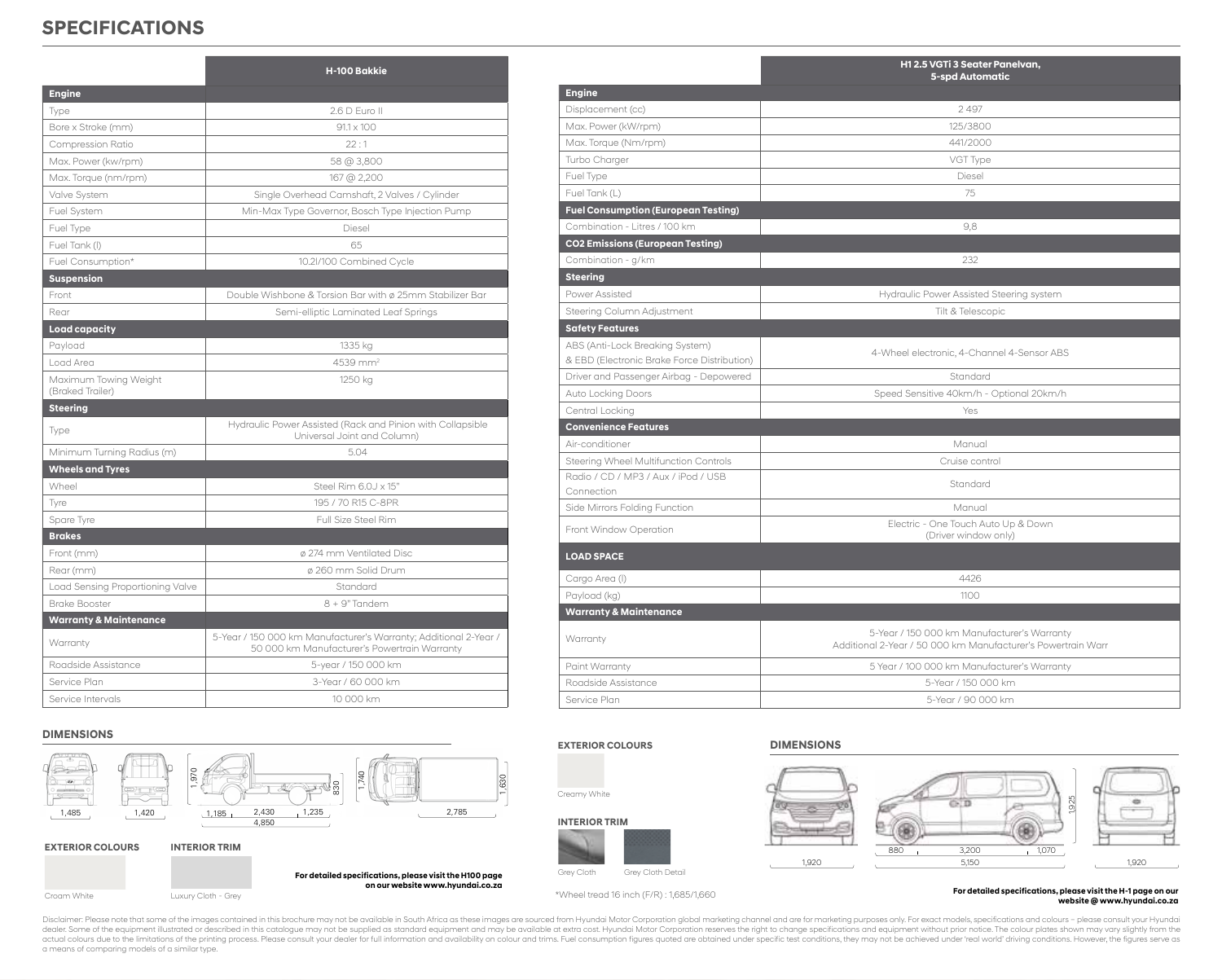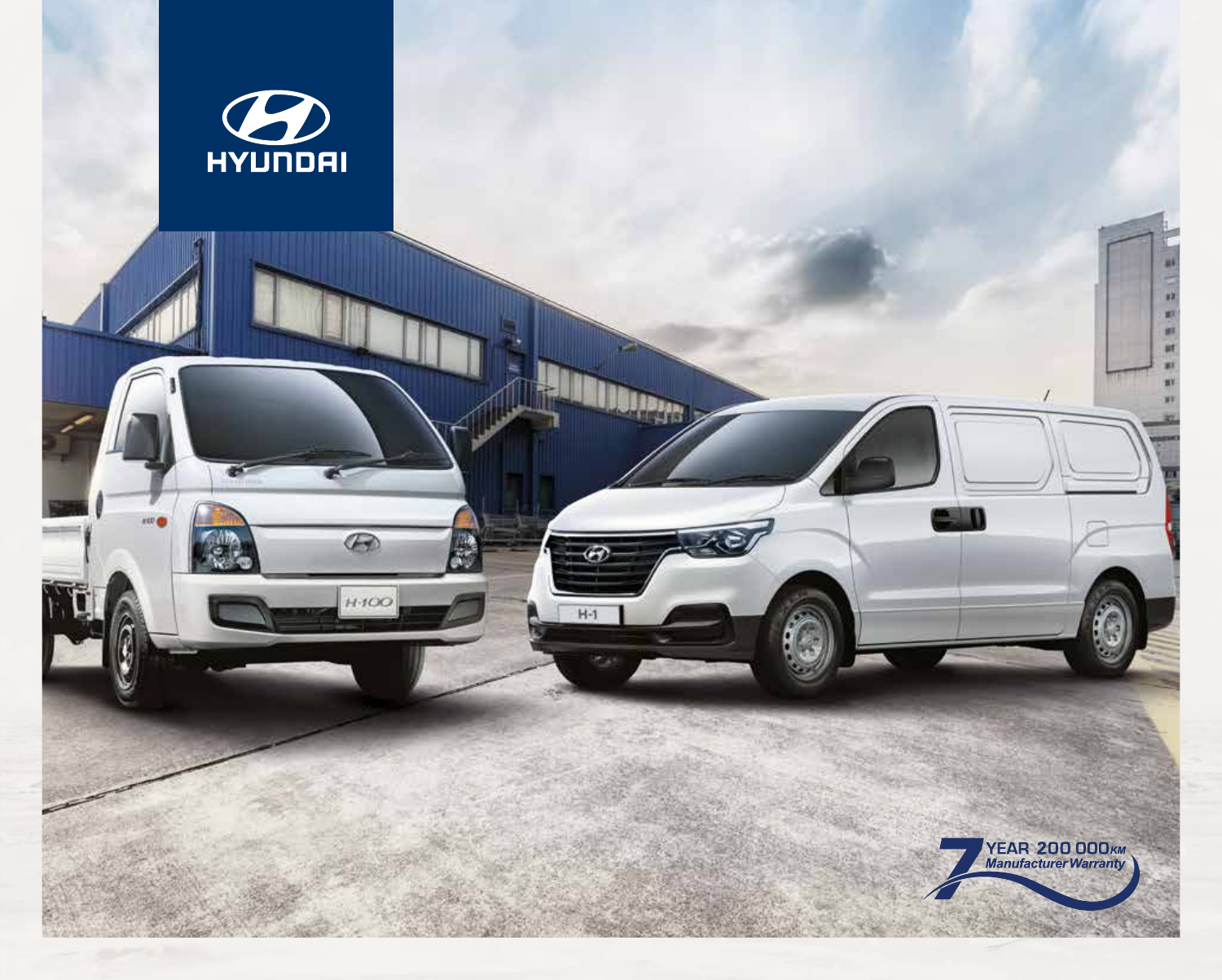### **THE H–100 BAKKIE. IT LOVES TO WORK**

The Hyundai H-100 will redefine your expectations of a light truck. It's tough and versatile enough to match almost every challenge, no matter how large or small your undertaking. It's compact enough to cope with limited spaces, but with a payload and crew capability usually confined to much larger vehicles. The Hyundai H-100 sets a whole new standard of refinement and practicality.







### **A TOUGH 1.3 TON WORKHORSE**

The tried and tested H-100 has operated under some of the toughest working conditions, earning its reputation as one of the toughest light commercial vehicles available today. The 1.3 ton H-100 is well known in the model range, and is popular with business operators in need of a versatile, reliable vehicle.



### **QUALITY OF COMFORT**

A comfortable workplace improves efficiency, so it's no surprise that the H-100 offers a new level of comfort. Extra seat and shoulder width for freedom of movement, a driver oriented console and car-like instrument cluster put comfort and control at your fingertips.

# **ATTENTION TO DETAIL**

Additional convenience details such as the forward-folding centre front seat, sunglasses and cup holders, together with a wide range of intelligently designed storage facilities, all combine to provide an exceptionally efficient and functional interior.